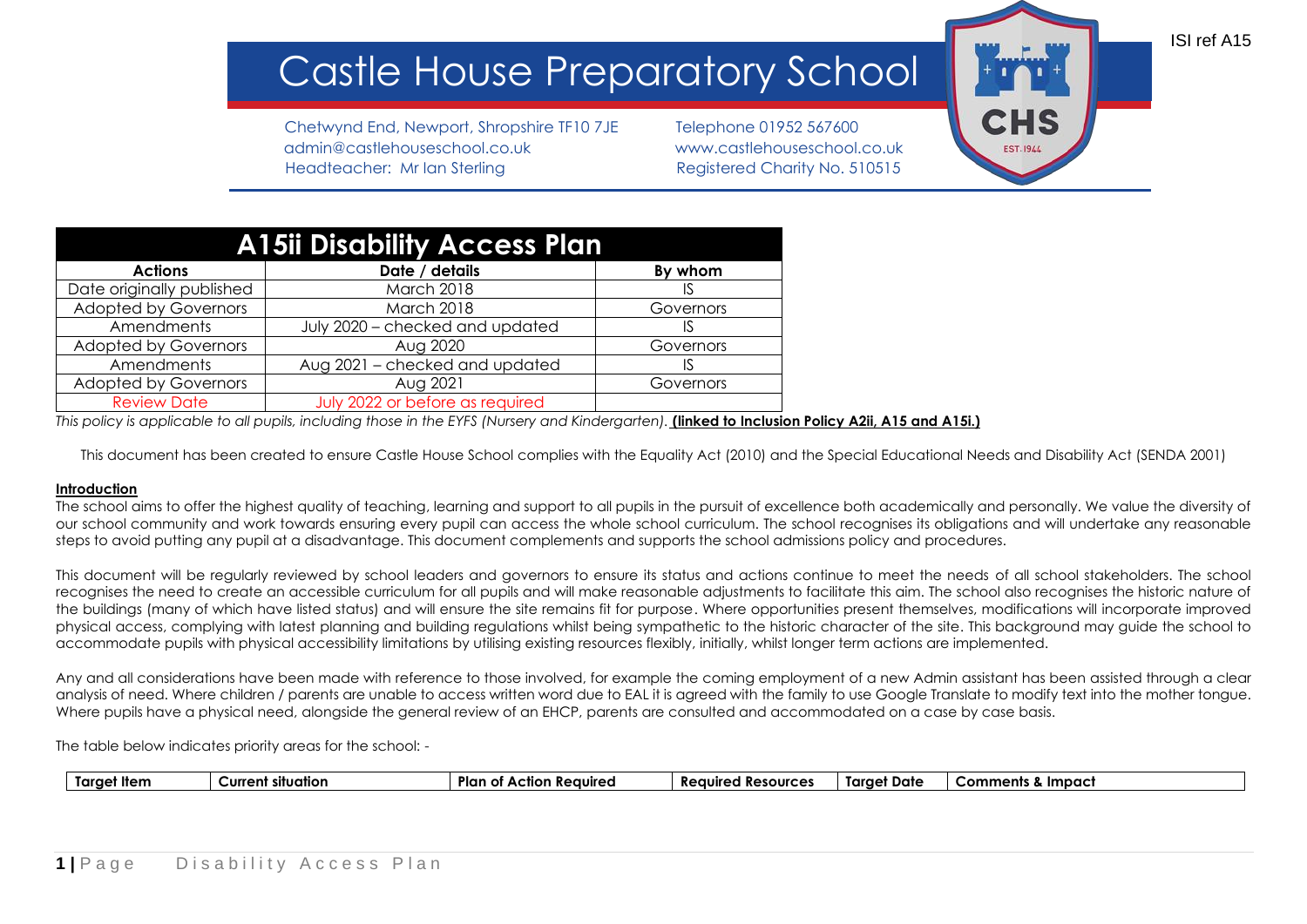| General access<br>for anyone with<br>mobility limitations<br>or for wheelchair<br>users within school | Portable ramp available.<br>No access to upper floors.<br>Access to playground, Cedars<br>block, hall and all areas off main<br>entrance areas is good.                                              | Regular check of portable<br>ramp to be implemented.<br>Door bottom seals and<br>thresholds to be modified to<br>improve smoothness. | School leadership to<br>delegate checks and<br>door adjustments to<br>Staff and monitor<br>progress. | Completed                                                                                                                                                                                                                   | Ongoing action already started.                                                                                                                                                                                  |
|-------------------------------------------------------------------------------------------------------|------------------------------------------------------------------------------------------------------------------------------------------------------------------------------------------------------|--------------------------------------------------------------------------------------------------------------------------------------|------------------------------------------------------------------------------------------------------|-----------------------------------------------------------------------------------------------------------------------------------------------------------------------------------------------------------------------------|------------------------------------------------------------------------------------------------------------------------------------------------------------------------------------------------------------------|
| Ongoing yearly<br>review of<br>admissions and<br>results of overall<br>evaluation of<br>pupils needs. | Review completed 2021 with no<br>other adjustments required other<br>than already detailed for<br>incoming SEN pupils                                                                                | Keep situation under review<br>and adjust when required                                                                              | School leadership<br>awareness                                                                       | Last review<br><b>June 2022</b><br>Ongoing live<br>monitoring.                                                                                                                                                              | Ongoing action, part of yearly<br>admissions cycle.                                                                                                                                                              |
| Parking for<br>disabled visitors                                                                      | All current parking at School is a<br>challenge due to location. No<br>easy fix to this without major<br>construction and disruption.<br>Flexible measures currently<br>deployed.                    | Evaluate feasibility of creating<br>a dedicated disabled parking<br>space.                                                           | Headteacher to<br>delegate to Site<br>maintenance staff                                              | Resolved-<br>noted<br>disabled<br>member of<br>staff with Blue<br>Badge will be<br>starting end<br>of June 2022<br>- allocation<br>will be made<br>of a parking<br>space<br>immediately<br>Infront of<br>school<br>entance. | School currently creates a dedicated<br>Blue badge holder parking space when<br>required, by moving cars and<br>segregating a temporary area in a staff<br>spaces near to the main reception / Hall<br>entrance. |
| Induction hearing<br>loop                                                                             | Portable induction hearing loop<br>available for deployment as<br>required                                                                                                                           | Deployed as required by pupil<br>needs review (Item #2)<br>Yearly test of hearing loop<br>system to be implemented                   | To be delegated by<br>School leadership                                                              | Review as<br>requied                                                                                                                                                                                                        | Currently no children requiring induction<br>loop                                                                                                                                                                |
| <b>Disabled Toilet</b><br>provision.                                                                  | Currently school has ground<br>floor toilets which are accessible<br>to anyone with limited mobility<br>within main school. One<br>wheelchair accessible toilet is<br>available within Cedars block. | Review pupil output of pupil<br>needs review.<br>If required plan building<br>modifications to make Staff<br>toilets accessible.     | To be delegated by<br>School leadership as<br>required.                                              | Completed-<br>but mindful<br>consideration<br>given to any<br>future<br>development<br>works.                                                                                                                               | Building modification must be carefully<br>planned within existing resources, to suit<br>planning and building control<br>regulations.                                                                           |
| Access to<br>curriculum                                                                               | The school is continually<br>adjusting timetable and facilities<br>to ensure all pupils can access                                                                                                   | Continue to monitor pupils<br>needs on entry and adjust<br>provision to suit.                                                        | <b>Budget and support</b><br>from IT contractors.                                                    | Complete -<br>review as<br>required.                                                                                                                                                                                        | Requires careful consideration each year<br>to determine the extent of adjustments.                                                                                                                              |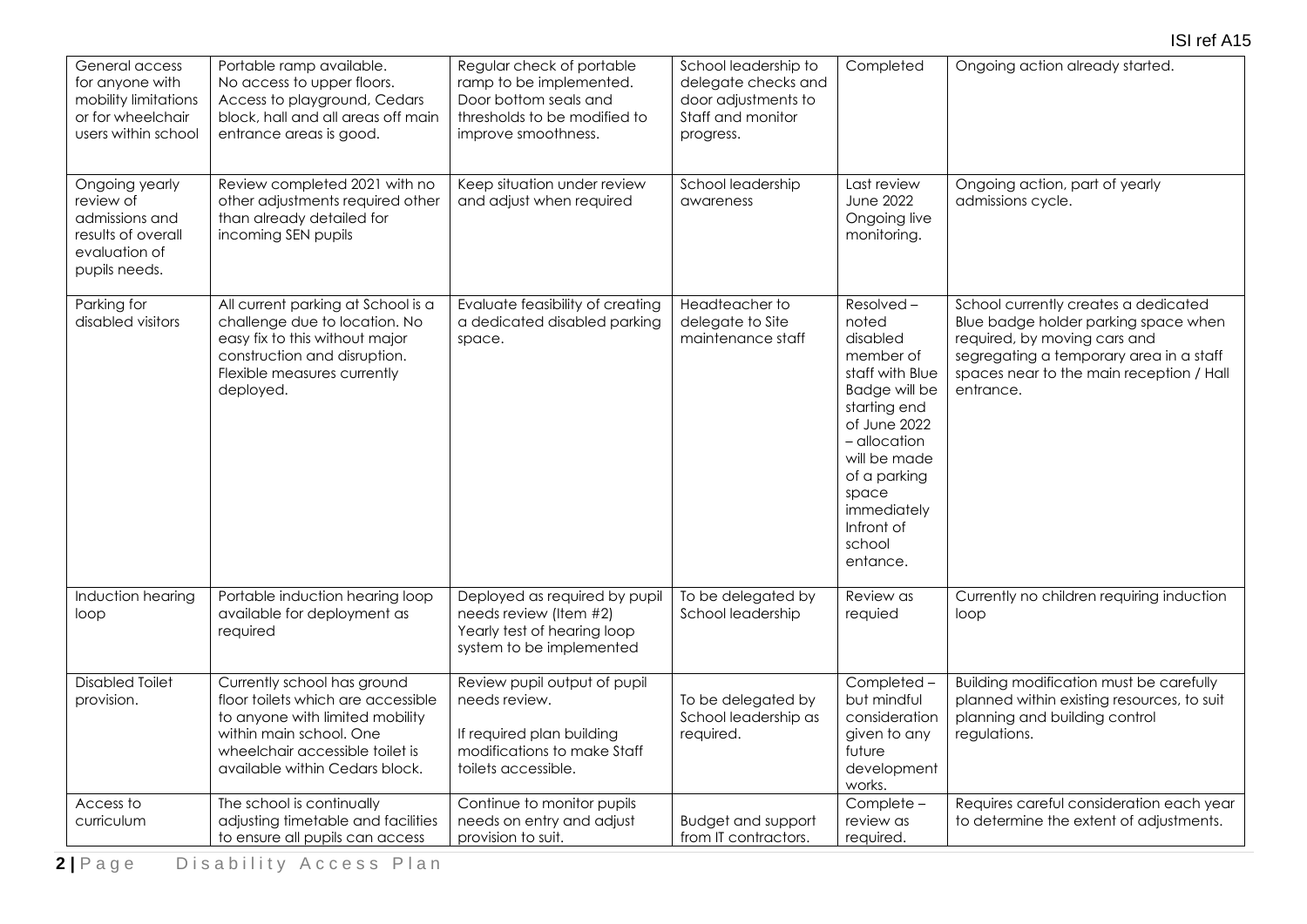## ISI ref A15

|                                                  | whole curriculum. IT provision is<br>distributed within many rooms.                                         | Continued expansion of Wi-Fi<br>accessible mobile devices<br>within school.                                                                                     | £4000 recently spent<br>on improving AV<br>including class<br>monitors and Ipads |                                                                                                                  | Continued ongoing monitoring of<br>teaching and learning outcomes to<br>ensure pupils progress is secure.                                                        |
|--------------------------------------------------|-------------------------------------------------------------------------------------------------------------|-----------------------------------------------------------------------------------------------------------------------------------------------------------------|----------------------------------------------------------------------------------|------------------------------------------------------------------------------------------------------------------|------------------------------------------------------------------------------------------------------------------------------------------------------------------|
| Make written<br>information<br>accessible to all | Currently written information is<br>made available to all pupils in a<br>range of languages and<br>formats. | Continue to monitor pupils<br>needs on entry and adjust<br>provision to suit.<br>Continue monitoring<br>classroom situations to ensure<br>pupils needs are met. | Ongoing classroom<br>review.<br>Translation services as<br>required              | Completed<br>for pupil with<br>$EAL -$<br>ongoing<br>monitoring of<br>admissions to<br>react to any<br>patterns. | Requires careful consideration each year<br>to determine the extent of adjustments.<br>IT infrastructure ensures varied pupil<br>access to electronic documents. |